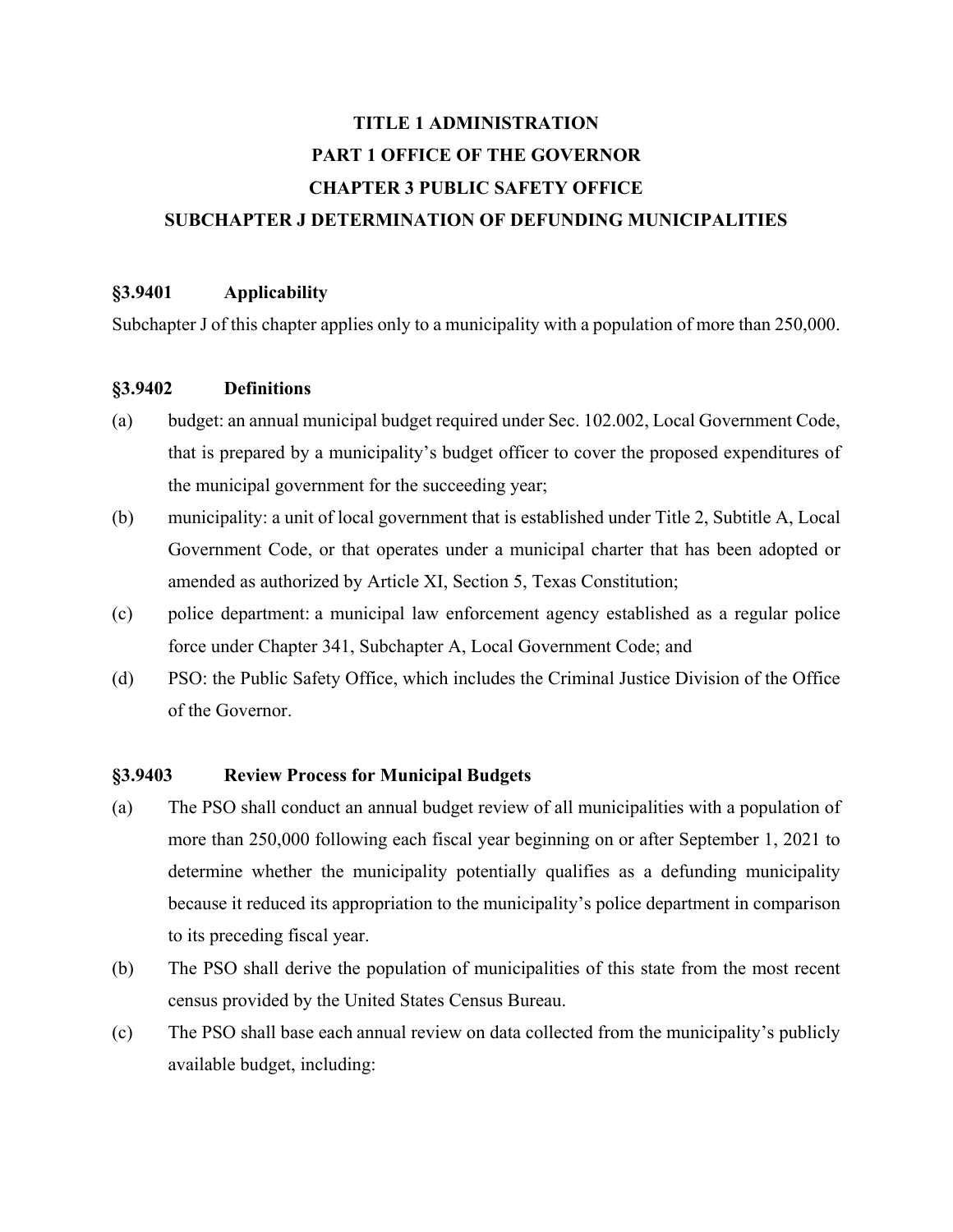- (1) data published and provided by the municipality under Chapter 102, Texas Local Government Code; and
- (2) law enforcement agency budget office data.

## **§3.9404 Application for Exception for Certain Reductions to Budget**

- (a) A municipality must submit an application provided under subsection (d) of this section to the PSO to request an exception from being considered a defunding municipality due to a reduction to the appropriation to the municipality's police department as set forth in Section 109.004(a)(2), Local Government Code.
- (b) An application submitted under this section must be submitted by either the mayor or city manager of the applying municipality.
- (c) The application and all necessary documentation must be submitted via certified mail to: Public Safety Office, Office of the Governor, PO Box 12428, Austin, Texas 78711.
- (d) Applications must be postmarked no later than 45 calendar days prior to the formal adoption of the proposed budget. The PSO shall make a determination on granting the exception within 30 calendar days after it receives the application. PSO shall not grant an exception under this section after a municipality has adopted a budget for the fiscal year for which it seeks an exception.
- (e) Application forms shall be made available at https://gov.texas.gov/organization/cjd.

# **§3.9405 Criteria for Approval of Certain Reductions to Budget**

The PSO's decision whether to grant approval for a reduction to the appropriation to a municipality's police department shall be based upon the following factors:

- (1) the municipality's capital expenditures related to law enforcement during the preceding fiscal year;
- (2) the municipality's response to a state of disaster declared under Section 418.014, Government Code; and
- (3) any additional factors relevant to the application, including, but not limited to:
	- (A) effect on public safety;
	- (B) change in peace officer response times; and
	- (C) change in peace officer to population ratios.